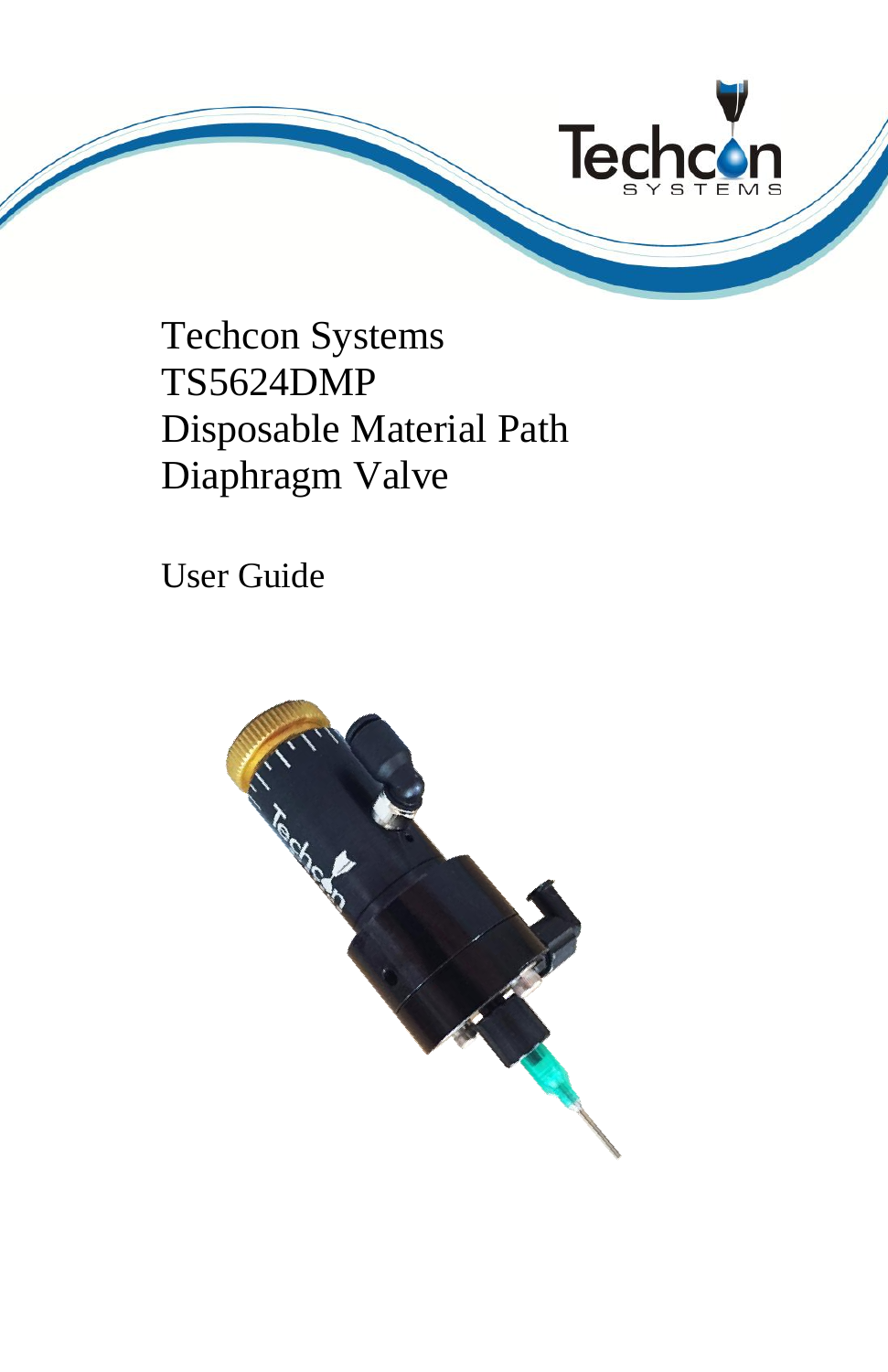# **CONTENTS**

## Page number

| 1.  |    |
|-----|----|
| 2.  |    |
| 3.  |    |
| 4.  |    |
| 5.  |    |
| 6.  |    |
| 7.  |    |
| 8.  |    |
| 9.  |    |
| 10. |    |
| 11. | 11 |
| 12. |    |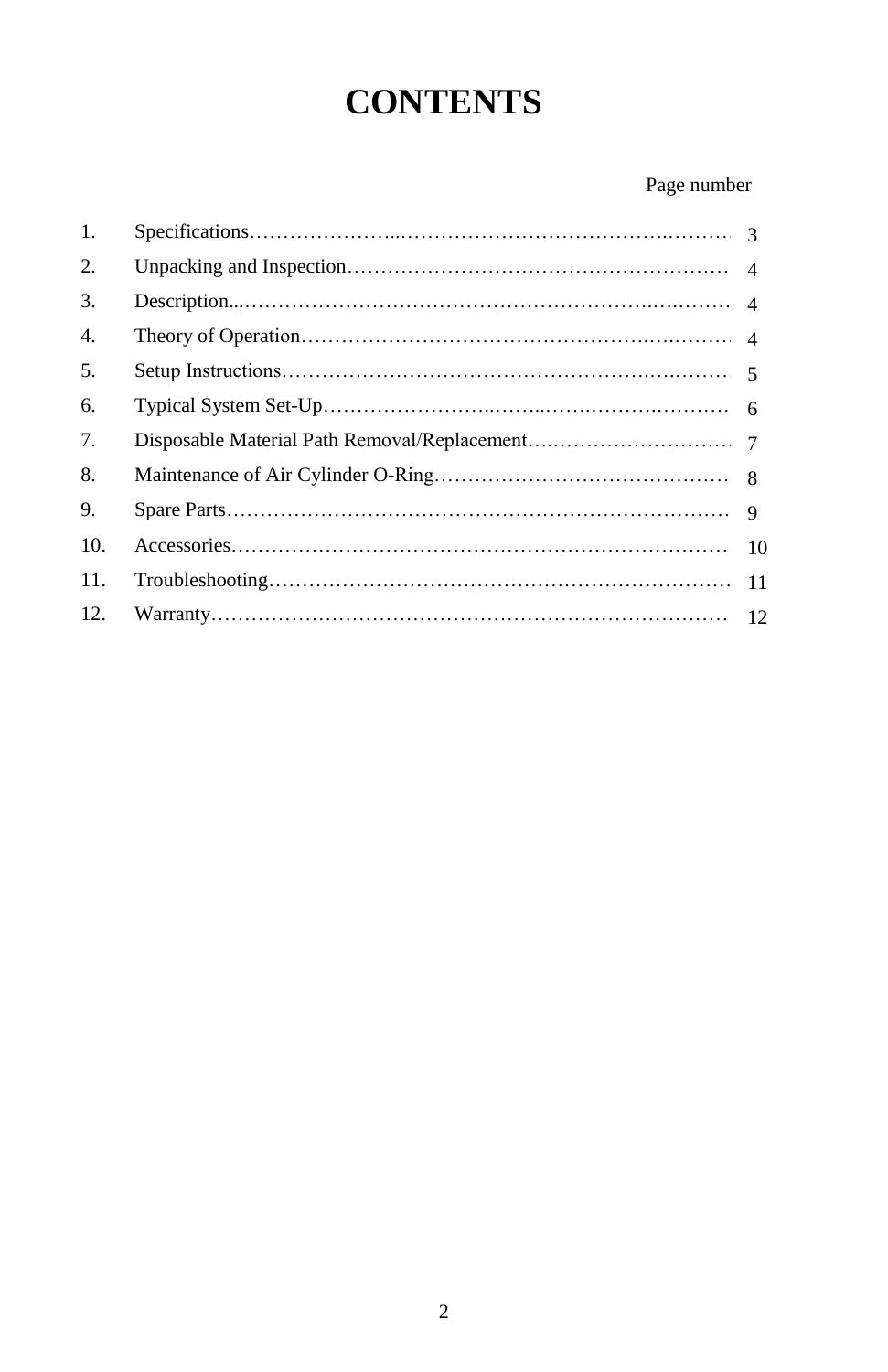# **1. SPECIFICATIONS**

|                            | <b>TS5624DMP</b>                                     |  |
|----------------------------|------------------------------------------------------|--|
| <b>Size</b>                | See below illustration                               |  |
| Weight                     | 0.25 lb. (113g)                                      |  |
| <b>Fluid Inlet Port</b>    | Luer lock female                                     |  |
| <b>Fluid Outlet Port</b>   | Luer lock male                                       |  |
| Air Inlet Port             | 10-32 UNF                                            |  |
| Auxiliary Air Inlet Port   | 10-32 UNF                                            |  |
| Minimum Air Pressure       | 70 psi (4.8bar)                                      |  |
| Maximum Fluid Pressure     | 60 psi (4.1bar)                                      |  |
| <b>Operating Frequency</b> | Exceeds 400 cycles/min.                              |  |
| <b>Mounting Port</b>       | 10-32 UNF                                            |  |
| <b>Wetted Parts</b>        | Black Polyethylene Compound.<br>Black Nylon (Elbow). |  |



Dimensions are in inches [mm]

## **Figure 1.0**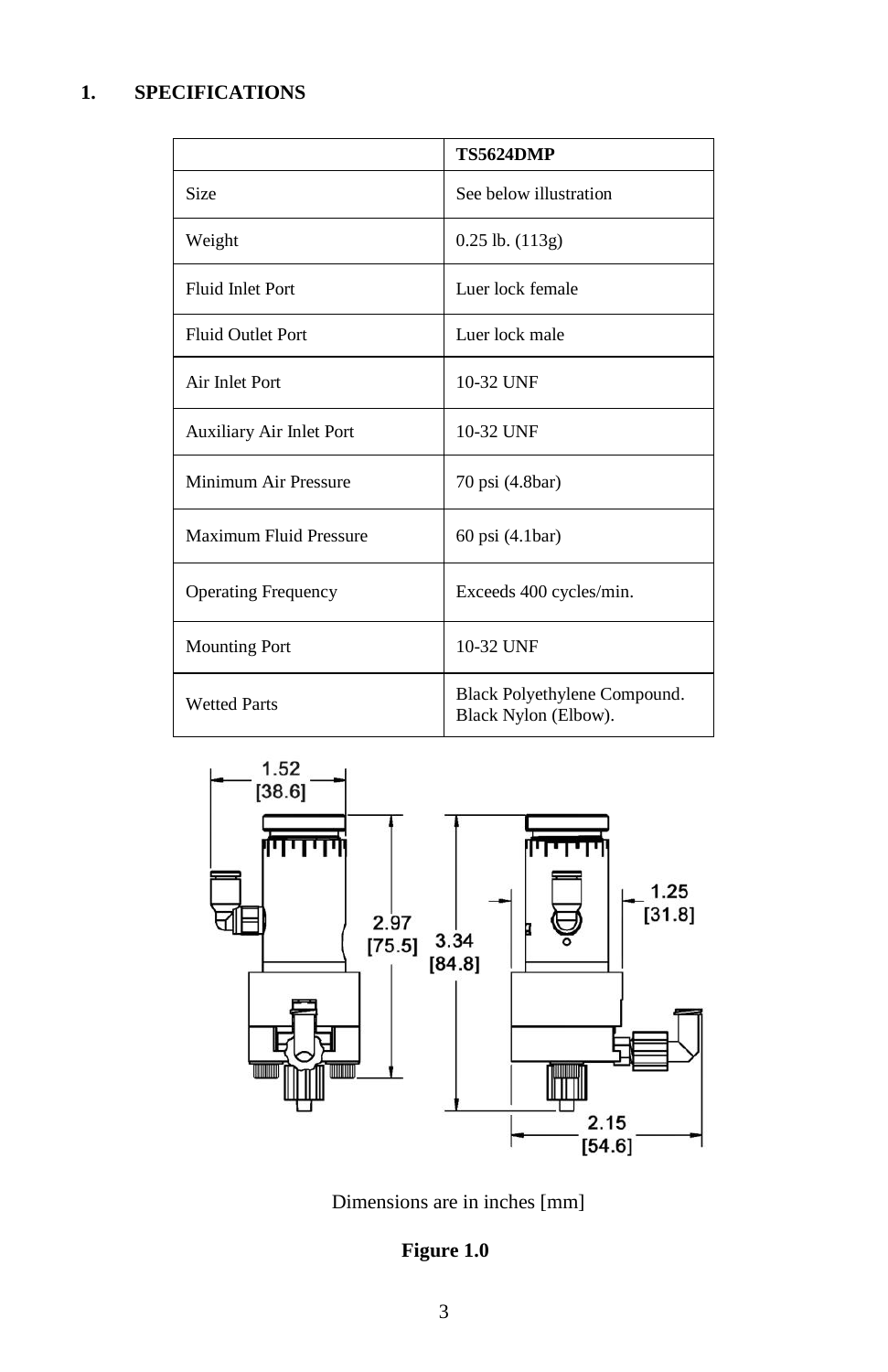## **2. UNPACKING AND INSPECTION**

Carefully unpack the valve and examine the items contained in the carton. These will include:

- Valve assembly.
- Mounting bracket and mounting screw.
- 1 x Disposable Material Path.
- 2 x Hex keys (1/8" & 9/64").
- Sample tip kit.
- Fluid line and air hose.
- User guide.

## **3. DESCRIPTION**

The TS5624DMP Diaphragm Valve is designed to dispense low to medium viscosity fluids. An internal spring return makes the valve fully adaptable for use with any time/pressure controller. A short opening stroke provides extremely fast, positive shut-off. An external stroke control adjustment makes it easy to fine tune shot sizes. The TS5624DMP Diaphragm Valves compact design allows for mounting flexibility and easy integration into automated applications.

## **4. THEORY OF OPERATION** (Refer to figure 2.0)

The TS5624 Diaphragm Valve is normally closed, adjustable stroke valve. Input air pressure of **70-90 psi (4.8 to 6.2bar)** through air inlet port (1) drives the piston assembly (2) back, opening the material path, allowing fluid flow from the material inlet (3) to the material outlet (4). Relieving the input air pressure allows the piston return spring (5) to close the diaphragm (6), ensuring rapid "fail-safe" shut-off of fluid flow.



**Figure 2.0**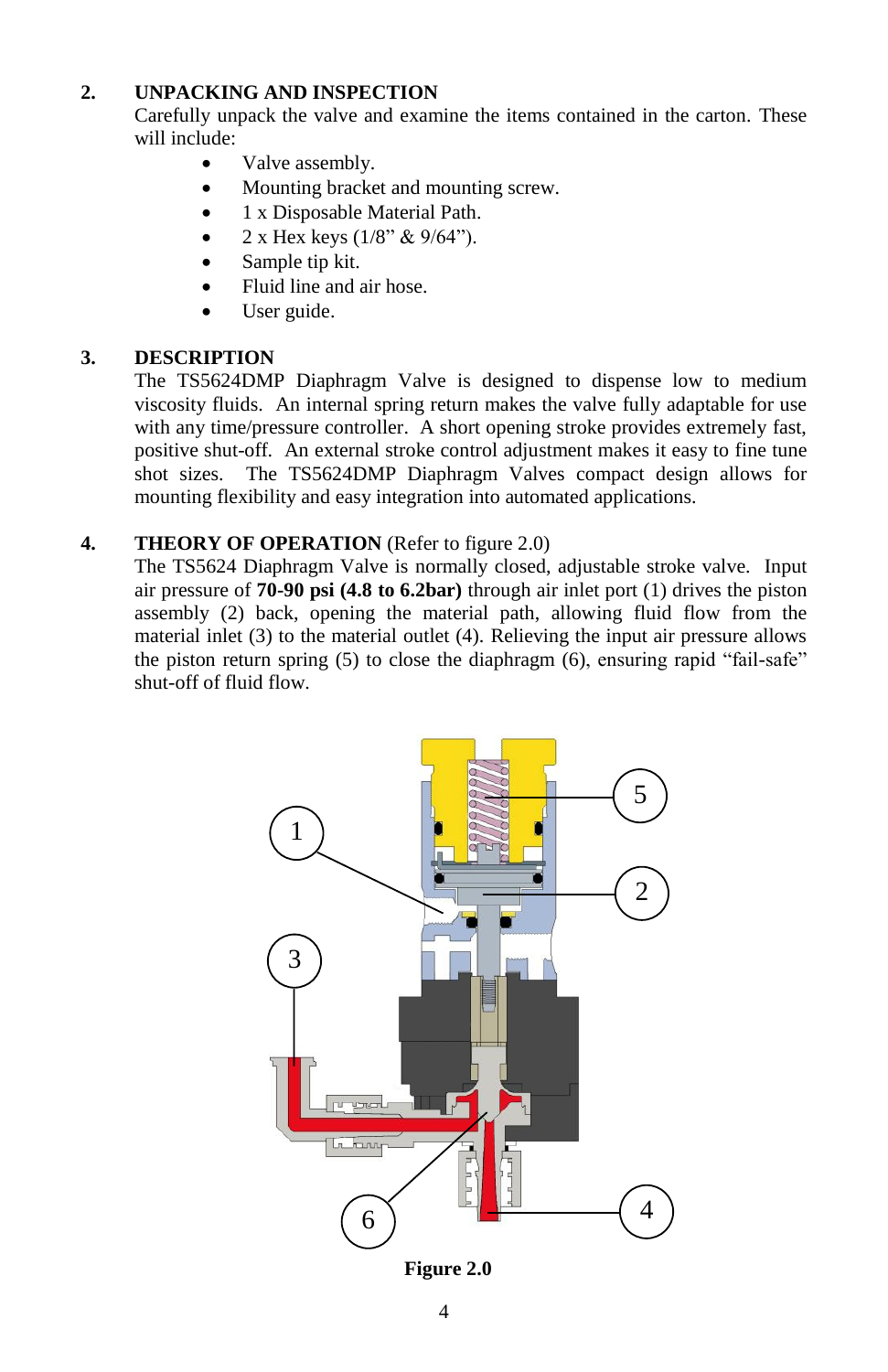## **5. SETUP INSTRUCTIONS**

Refer to Figure 3.0

Note: This installation uses Luer lock adapters shipped with the valve.

- 1. Connect the fluid feed tube or syringe to the fluid inlet port (1).
- 2. Connect the valve airline to the valve controller or other pneumatic device that is used to control the valve.
- 3. Connect the opposite end of the airline to valve air inlet (2).
- 4. Connect appropriate dispensing tip or nozzle to the fluid outlet port (3).
- 5. Set the valve controller pressure at **70 psi (4.8bar)**.
- 6. Set the fluid pressure. **Do not exceed 60 psi (4.1bar)**.
- 7. Make sure all connections are tight.
- 8. Place container under the outlet and activate the valve until the fluid flows steady.

The amount of fluid that flows through the valve is determined by:

- Valve open time
- Fluid reservoir pressure
- Dispensing tip size
- Stroke adjustment knob position

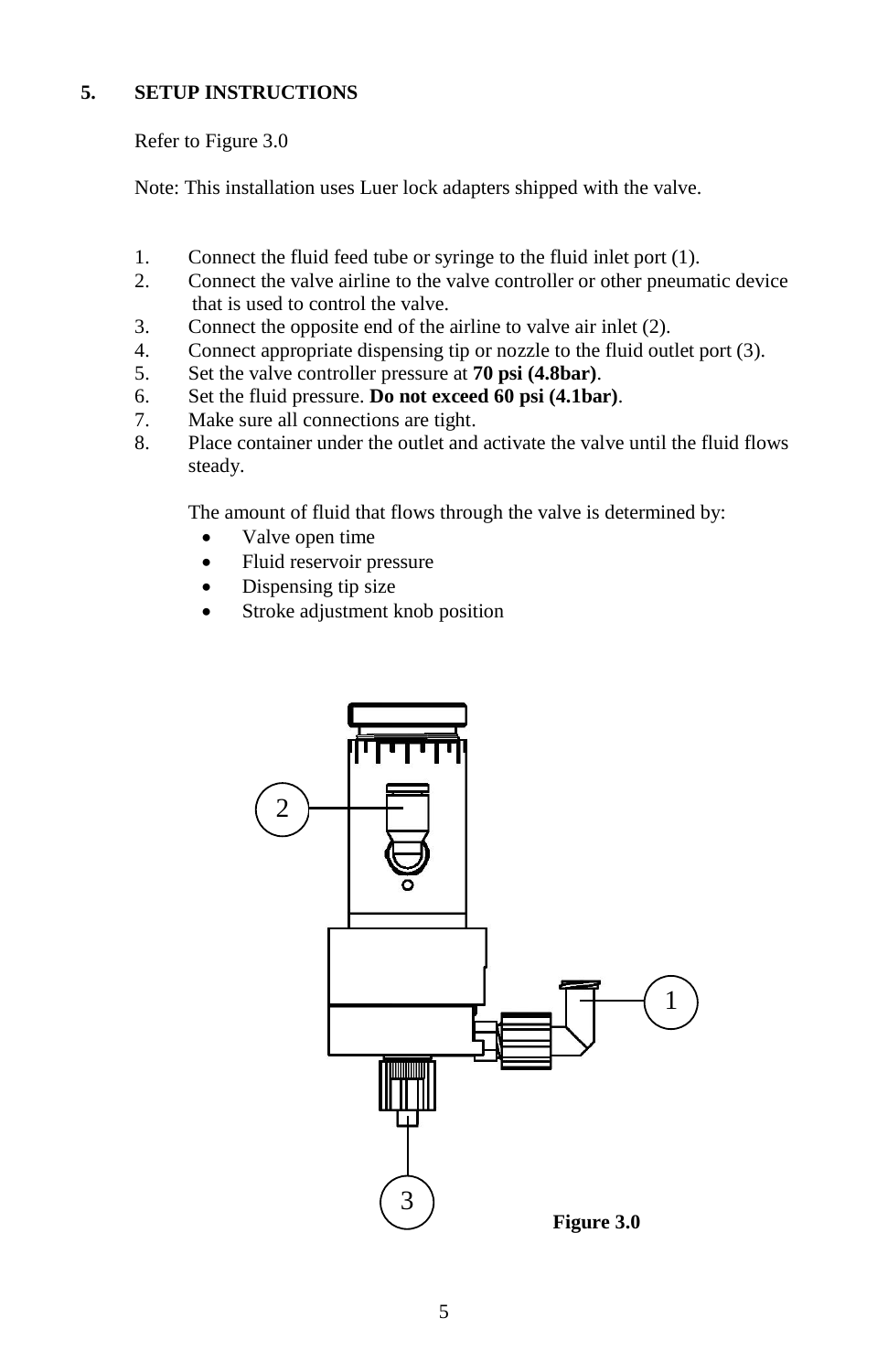

HUCO

## **Optional Syringe Feeding**

- 1. Attach 7509-9100 syringe bracket as shown below.
- 2. Use insert rings for syringe sizes 3cc 10cc.
- 3. Ensure syringe is under constant air pressure.



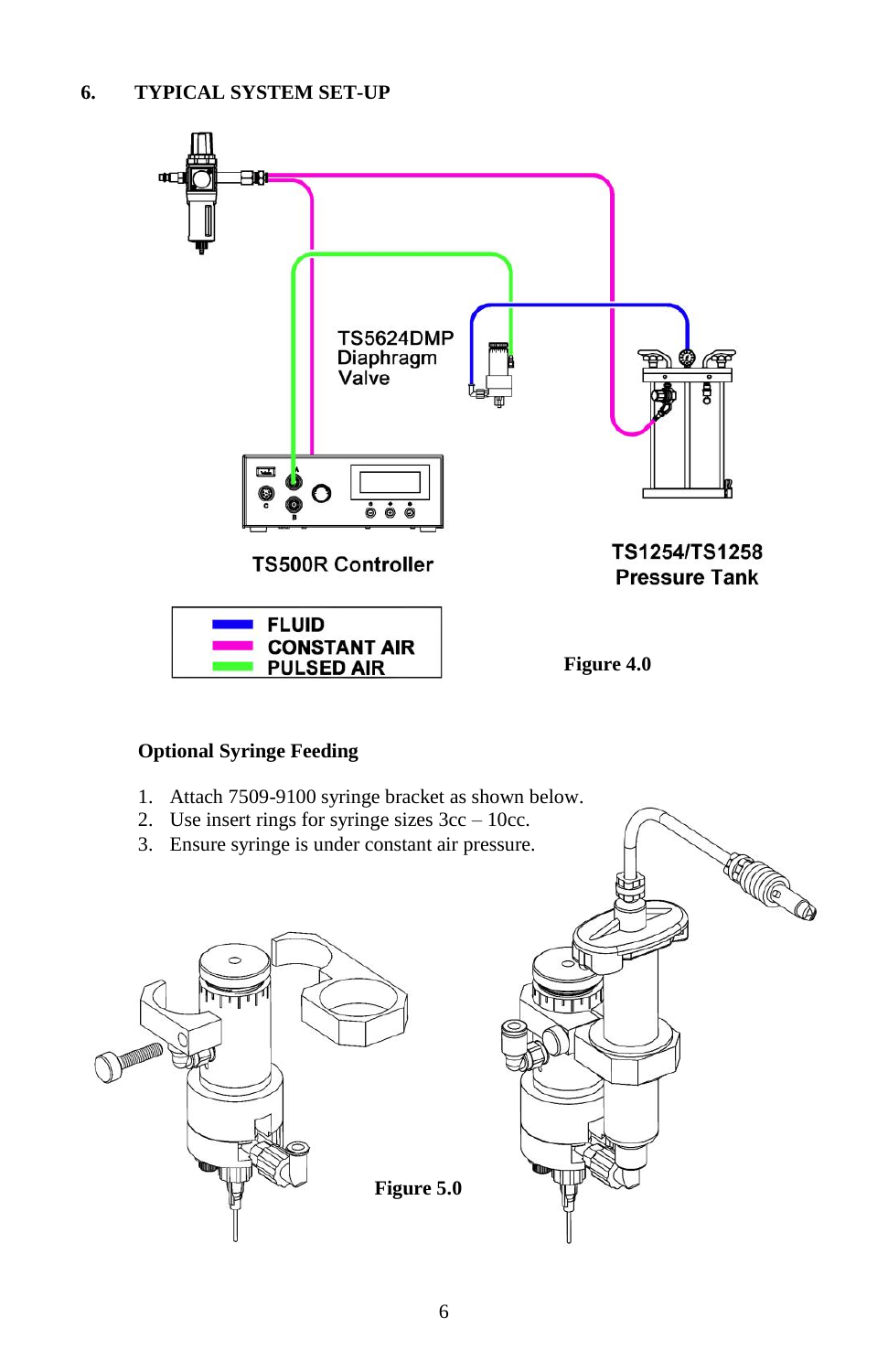## **7. DISPOSABLE MATERIAL PATH REMOVAL/REPLACEMENT:**

#### **Removal of a feed path assembly:** Refer to figure 6.0

- 1. Release fluid pressure.
- 2. Remove syringe barrel or fluid line from the valve.
- 3. Loosen the lower receiver screws (4 5 turns) and pull out disposable material path.
- 4. Dispose of the used feed path assembly in an appropriate waste container.

#### **Installation of a new feed path assembly:** Refer to figure 6.0

- 1. Insert a new feed path assembly into the valve housing. Ensure correct fitment into the actuator.
- 2. Tighten lower receiver screws to torque setting specified below.

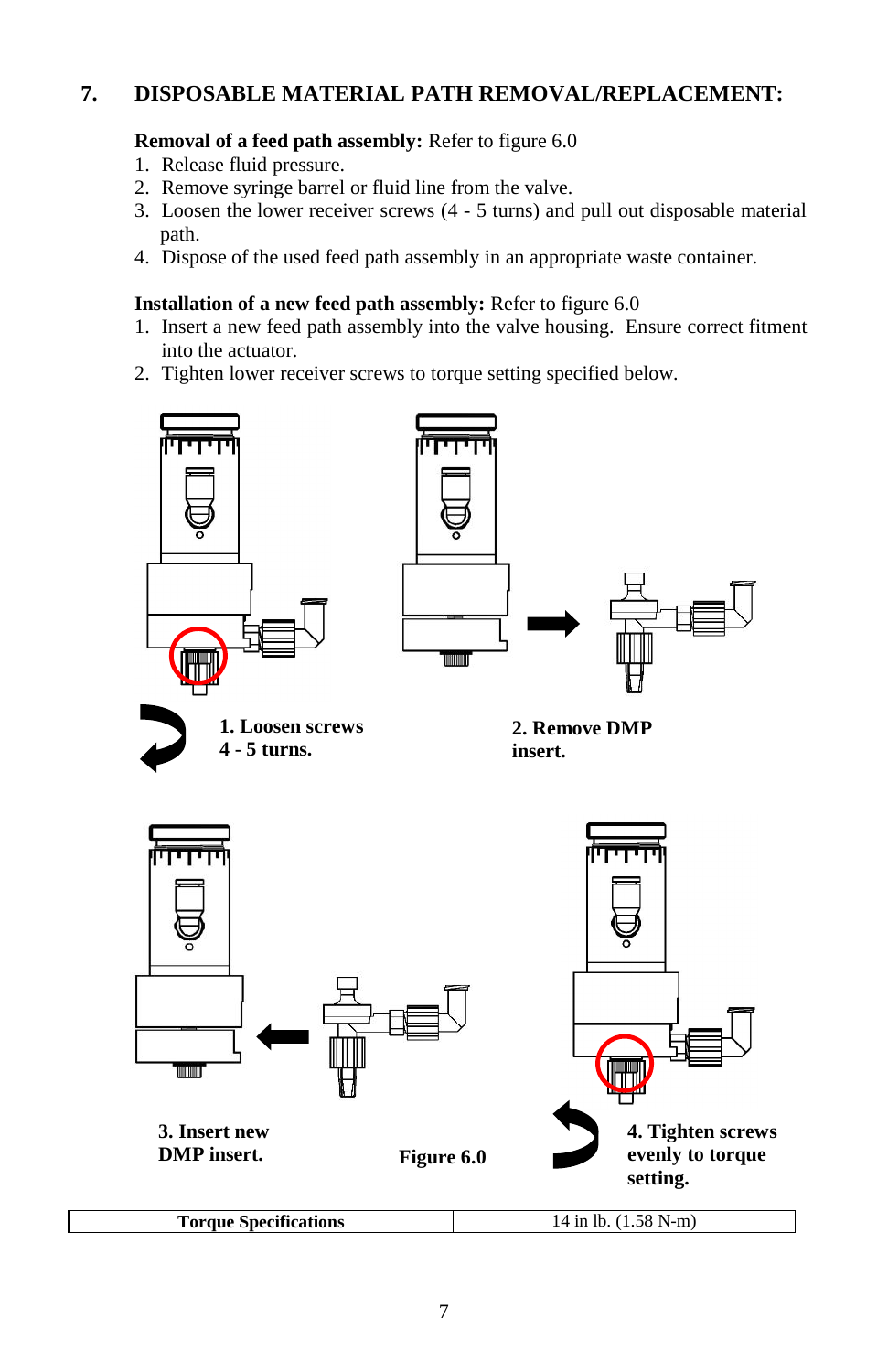### **8. MAINTENANCE OF AIR CYLINDER O-RING** (Refer to figure 7.0 and 8.0)

- 1. Unscrew receiver screws (1).
- 2. Remove the DMP (2).
- 3. Remove the stroke control knob (3) and spring (4).
- 4. Remove the receiver assembly (5).
- 5. Remover actuator (6).
- 6. Remove retaining ring (7), anti-rotate washer (8) and Mylar washer (9).
- 7. Remove piston (10) from air cylinder (11).
- 8. Replace O-ring (12) if damaged; otherwise lubricate O-ring with Bimba HT-99, or equivalent.
- 9. Reinstall piston (10), retaining ring (7), anti-rotate washer (8) and Mylar washer (9).
- 10. Reinstall actuator (6) as per position in Step 4. 90° offset to the air inlet.
- 11. Reinstall receiver assembly (5), leaving receiver screws loose.
- 12. Reinstall spring (4) and stroke control knob (3).
- 13. Install DMP (2) and set torque on receiver screws. 14 in lb. (1.58 N-m)



**Figure 7.0**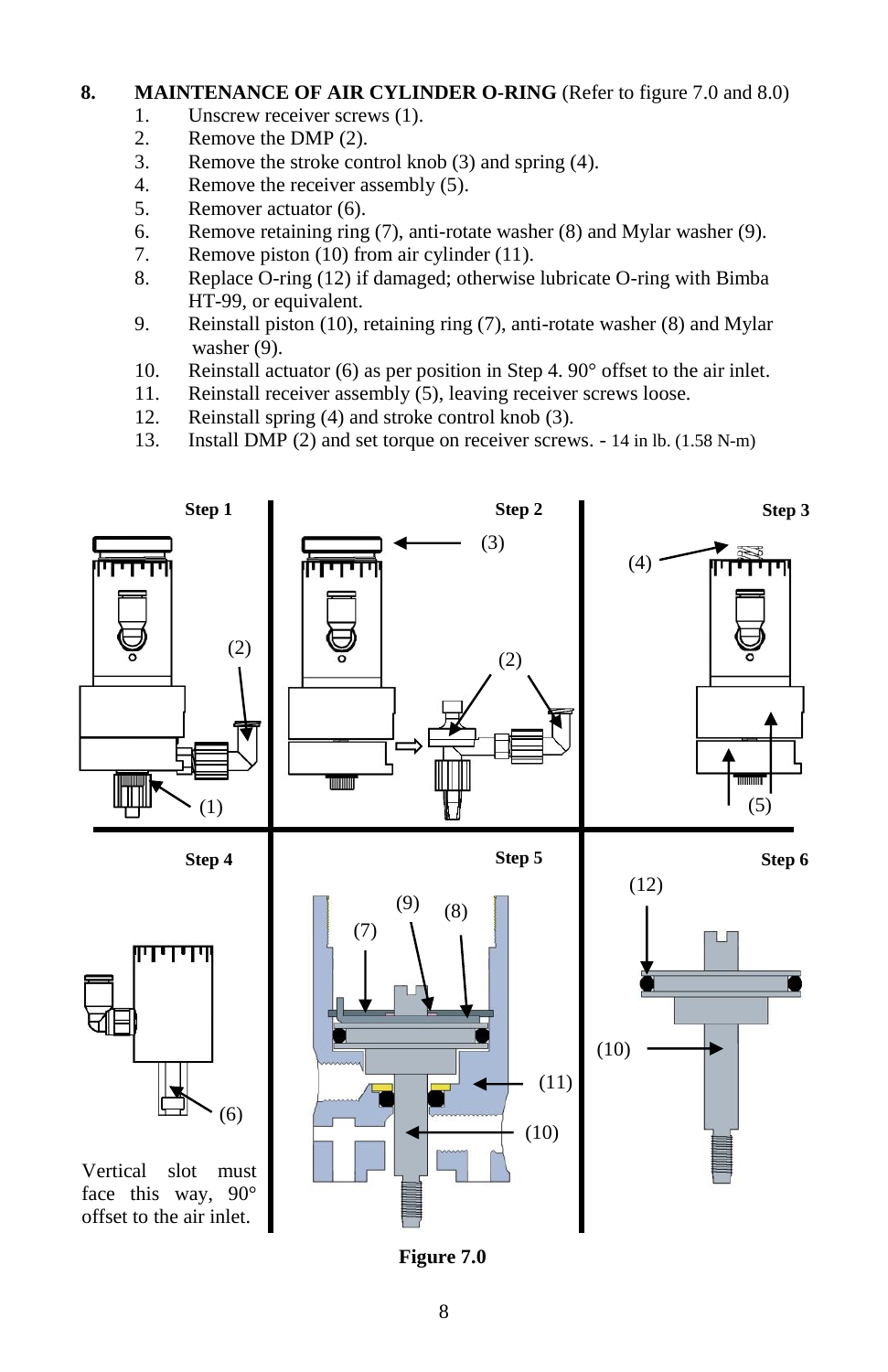

| <b>ITEM</b>    | <b>PART NUMBER</b>    | <b>DESCRIPTION</b>                           |
|----------------|-----------------------|----------------------------------------------|
| 1              | 5620-000-004          | <b>End Cap</b>                               |
| $\overline{2}$ | <b>TSD1400-111APK</b> | End Cap O-Ring (Pack of 10)                  |
| 3              | 2800-0892             | Washer, SS                                   |
| $\overline{4}$ | 3300-0578             | <b>Spring</b>                                |
| 5              | <b>TSD1120-11</b>     | <b>Retaining Ring</b>                        |
| 6              | <b>TSD1109-43</b>     | <b>Mylar Washer</b>                          |
| 7              | 5620-000-006          | <b>Anti-Rotate Washer</b>                    |
| 8              | <b>TSD1400-016APK</b> | Piston O-Ring (Pack of 10)                   |
| 9              | 5620-000-005          | <b>Piston</b>                                |
| 10             | 5620-000-003          | <b>Air Cylinder</b>                          |
| 11             | A0100478              | Air Hose/Connector Assembly, 4mm             |
| 12             | <b>TSD1003-20</b>     | Air Fitting, 4mm, Elbow                      |
| 13             | 7509-0250             | <b>Actuator</b>                              |
| 14             | 7509-0270             | <b>Upper Receiver</b>                        |
| 15             | 2800-0463             | <b>Upper Receiver Screw</b>                  |
| 16             | 7509-0280             | <b>Lower Receiver</b>                        |
| 17             | 2800-0236             | Washer                                       |
| 18             | 2800-0886             | <b>Screw</b>                                 |
| 19             | DMP-5624              | Disposable Material Path (Pack of 10)        |
| 20             | <b>TSD1106-13</b>     | <b>Mounting Screw</b>                        |
| 21             | 918-000-048           | <b>Mounting Bracket</b>                      |
| 22             | 7509-9100             | <b>Syringe Bracket W/Inserts (See Fig.5)</b> |

**Lubrication:** All O-Rings must be lubricated with Bimba HT-99, or equivalent.

**Receiver Mounting Screws Torque (Item 18):** 14 in lb. (1.58 N-m).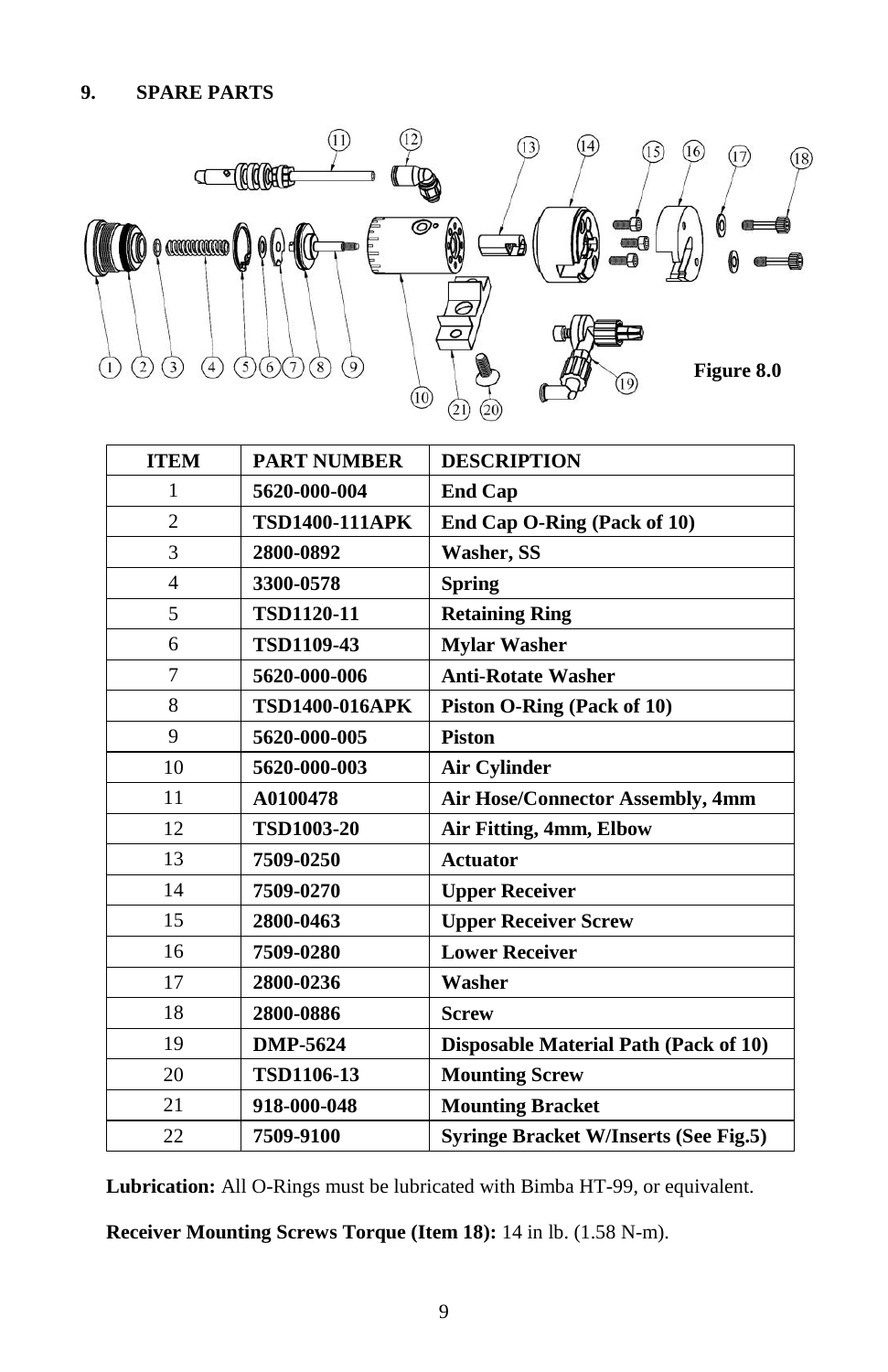## **10. ACCESSORIES**

| <b>PART NUMBER</b> | <b>DESCRIPTION</b>          |
|--------------------|-----------------------------|
| TS918-46           | 4-Way Fluid Manifold        |
| TN00DKIT           | Complete Dispensing Tip Kit |
| 9000-000-100       | Sample Tip Kit              |





## **10.1 FLUID FITTINGS AND TUBING**

| <b>PART NUMBER</b>   | <b>DESCRIPTION</b>                                                       |
|----------------------|--------------------------------------------------------------------------|
| TSD1003-16           | $\frac{1}{8}$ " NPT to $\frac{1}{4}$ " O.D. Tube, 90° Elbow              |
| TSD1002-17           | $\frac{1}{8}$ " NPT to $\frac{3}{8}$ " O.D. Tube                         |
| TSD1002-18           | $\frac{1}{8}$ " NPT to $\frac{1}{4}$ " O.D. Tube                         |
| TSD1002-38           | $\frac{1}{4}$ " NPT to $\frac{1}{4}$ " O.D. Tube                         |
| TSD1099-22           | $\frac{3}{8}$ " O.D. X ¼" I.D. Tube, Black, Polyethylene                 |
| TSD1099-23           | 3/ <sub>8</sub> " O.D. X <sup>1</sup> /4" I.D. Tube, Clear, Polyethylene |
| TSD1099-24           | $\frac{1}{4}$ " O.D. X $\frac{1}{8}$ " I.D. Tube, Clear, Polyethylene    |
| TSD1099-25           | 1/4" O.D. X 1/8" I.D. Tube, Black, Polyethylene                          |
| TSD1099-45           | 6mm O.D. X 4mm I.D. Clear, Polyethylene                                  |
| TSD1099-46           | 6mm O.D. X 4mm I.D, Black, Polyethylene                                  |
| <b>TSD126-360BPK</b> | Luer Lock Tubing, 60" (1524mm), Black                                    |

## **10.2 BRACKETS**

| <b>PART NUMBER</b> | <b>DESCRIPTION</b>                        |
|--------------------|-------------------------------------------|
| 918-033-000        | Productions Master Stand (Base & Support) |
| 918-000-012        | Rod Clamp Assembly                        |
| 5620-000-008       | 4" (101.6mm) Threaded Mounting Rod        |
| 7509-9100          | <b>Syringe Bracket With Inserts</b>       |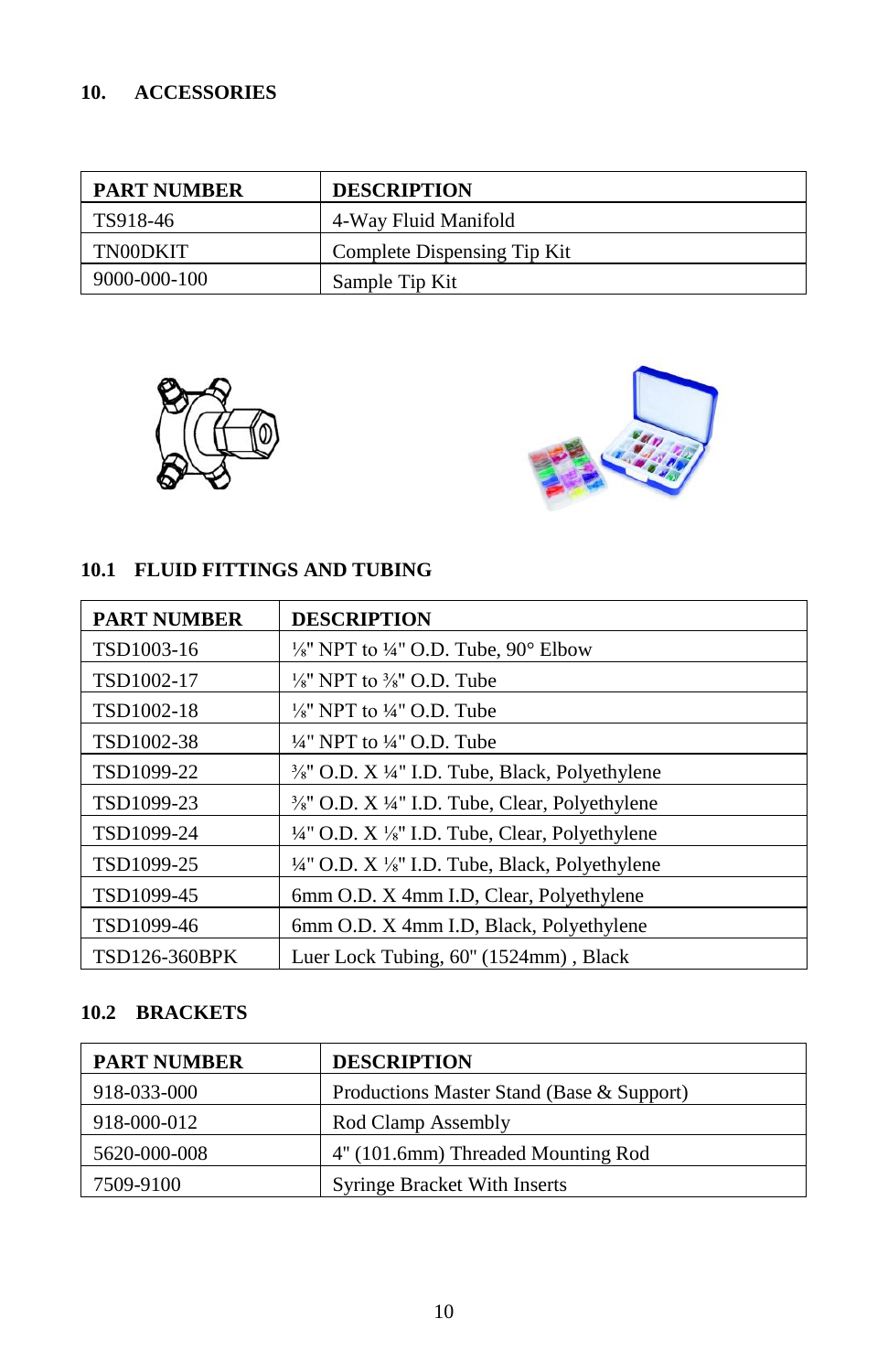# **11. TROUBLE SHOOTING**

| <b>PROBLEM</b>                                                    | <b>POSSIBLE CAUSE</b>                                  | <b>CORRECTION</b>                                                              |
|-------------------------------------------------------------------|--------------------------------------------------------|--------------------------------------------------------------------------------|
|                                                                   | Fluid pressure too low                                 | Increase fluid pressure                                                        |
|                                                                   | Operating pressure too low                             | Increase air pressure to 70 psi<br>(4.8bar)                                    |
| No fluid flow                                                     | Dispense tip clogged                                   | Replace tip                                                                    |
|                                                                   | Fluid cured in valve chamber                           | Replace material path                                                          |
|                                                                   | Stroke adjustment closed                               | Open stroke adjustment<br>counterclockwise                                     |
|                                                                   | Fluid pressure fluctuating                             | Ensure fluid pressure is<br>constant                                           |
| Inconsistent                                                      | Valve operating pressure is too<br>low                 | Increase valve pressure to 70<br>psi $(4.8bar)$                                |
| fluid flow                                                        | Valve open time is not<br>consistent                   | Check to make sure the valve<br>controller is providing a<br>consistent output |
|                                                                   | Air trapped in fluid housing                           | Purge valve                                                                    |
| Fluid drools after<br>the valve closes.<br>eventually<br>stopping | Air trapped in fluid chamber                           | Purge valve                                                                    |
|                                                                   | Worn material path                                     | Replace material path                                                          |
| Steady drip                                                       | Fluid pressure exceeds 60 psi<br>(4.1 <sub>bar</sub> ) | Lower fluid pressure                                                           |